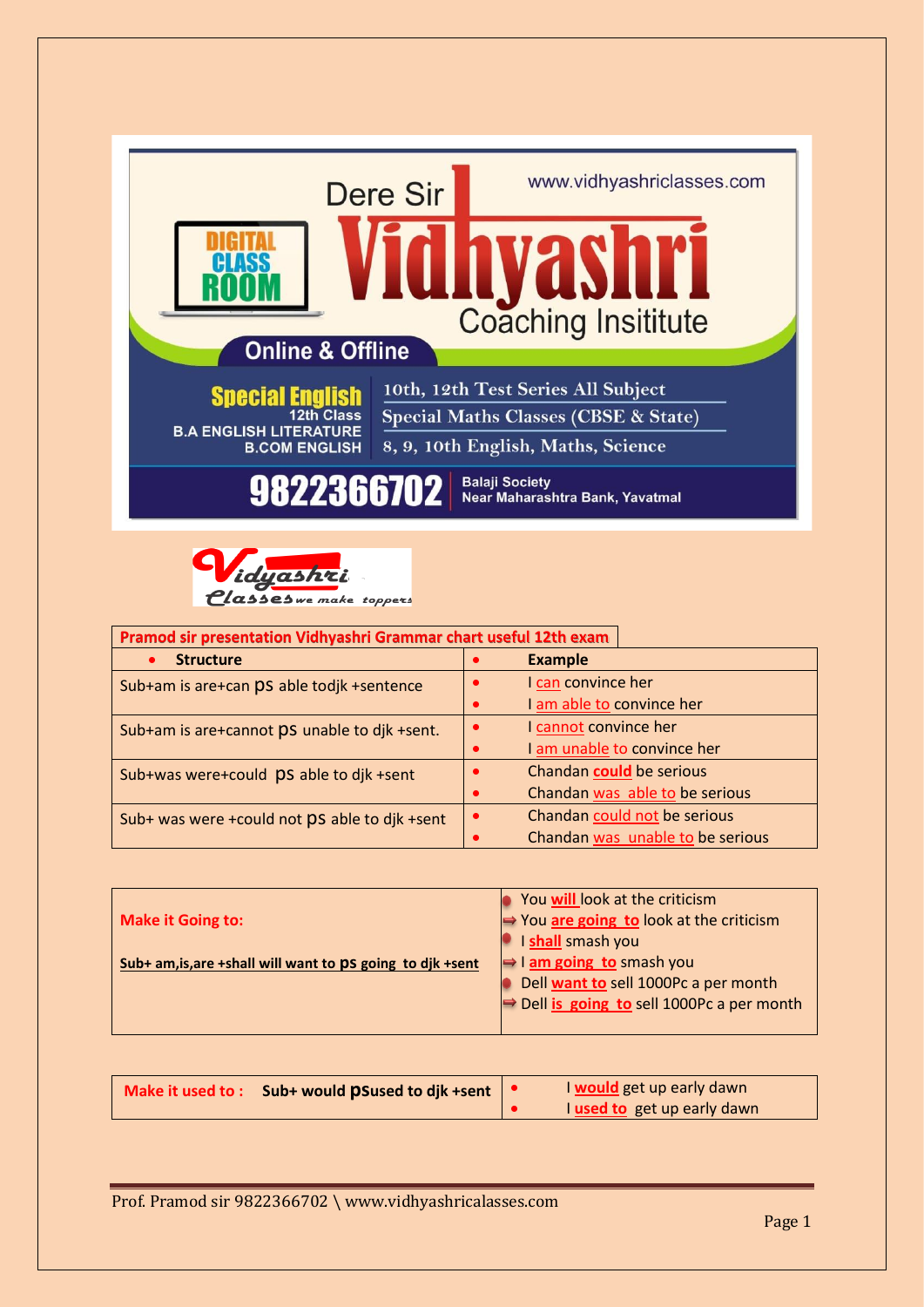| Make it Remove too {habitual action in the past}     | He was too cruel to spare of Jew<br>٠  |
|------------------------------------------------------|----------------------------------------|
| Sub+ too pk so djk +sent +to pk that djk +sub +am is | He was so cruel that he could not<br>٠ |
| are vlsy rj Cannot \will not?;k\was were are vlsy rj | spare of Jew                           |
| could not did not + ?; k sent.                       |                                        |
|                                                      |                                        |
|                                                      |                                        |

| Make it add a question tag                        |                                       |
|---------------------------------------------------|---------------------------------------|
| Positive: - Sent+,+ H.V.+ n't +sub?               | She is speaking the truth, isn't it?  |
| Negative: - Sent+,+ H.V.+ +sub?                   | She is not speaking the truth, is it? |
| Without H.V.:- Sent+,+ do does did+n't.+ +sub?    | He reached there, didn't he?          |
| Imperative: - Sent+,+ shall we \ will you ?       | Start the movement, will you?         |
| Let :- us -- shall we \ me -- shall \you-will you | Let us go there, shall we?            |
| Him -will he\ her -will she\it -will it           |                                       |

| H.V.+ sub + positive X Negative + sentence +?<br><b>Negative X positive</b><br><b>Anything x Nothing</b><br>$\circ$<br>Nobody x Anybody<br>$\Omega$<br>No one x Anyone<br>$\Omega$<br>Never x Ever<br>$\Omega$ | S he is nothing wrong<br>Is she anything wrong?                                     |
|----------------------------------------------------------------------------------------------------------------------------------------------------------------------------------------------------------------|-------------------------------------------------------------------------------------|
| o\s +am, is are was were+ IIIrd +by etc                                                                                                                                                                        | Dell secure a good knowledge<br>A good knowledge is secured by Dell                 |
| $o\$ + have has had +been+ IIIrd +by etc                                                                                                                                                                       | Dell had secured a good knowledge<br>A good knowledge had been secured by<br>Dell   |
| $o\$ + shall, will, should, would, can, could, may,<br>might, must +be+ IIIrd +by etc                                                                                                                          | Dell had will secure a good knowledge<br>A good knowledge will be secured by Dell   |
| $o\$ +am , is are was were + being +IIIrd + by etc                                                                                                                                                             | Dell is securing a good knowledge<br>A good knowledge is being secured by Dell      |
| o\s +do not does not vlsyrj am, is arenot\did not<br>vlsyrj was werenot+ IIIrd +by etc                                                                                                                         | Dell did not secure a good knowledge<br>A good knowledge was not secured by<br>Dell |
| $o\$ + have to has to had to + be + IIIrd + by etc                                                                                                                                                             | you have to solve the problems<br>The problems have to be solved by you             |
| Let + object +be +Illrd                                                                                                                                                                                        | Start the movement<br>Let the movement be started                                   |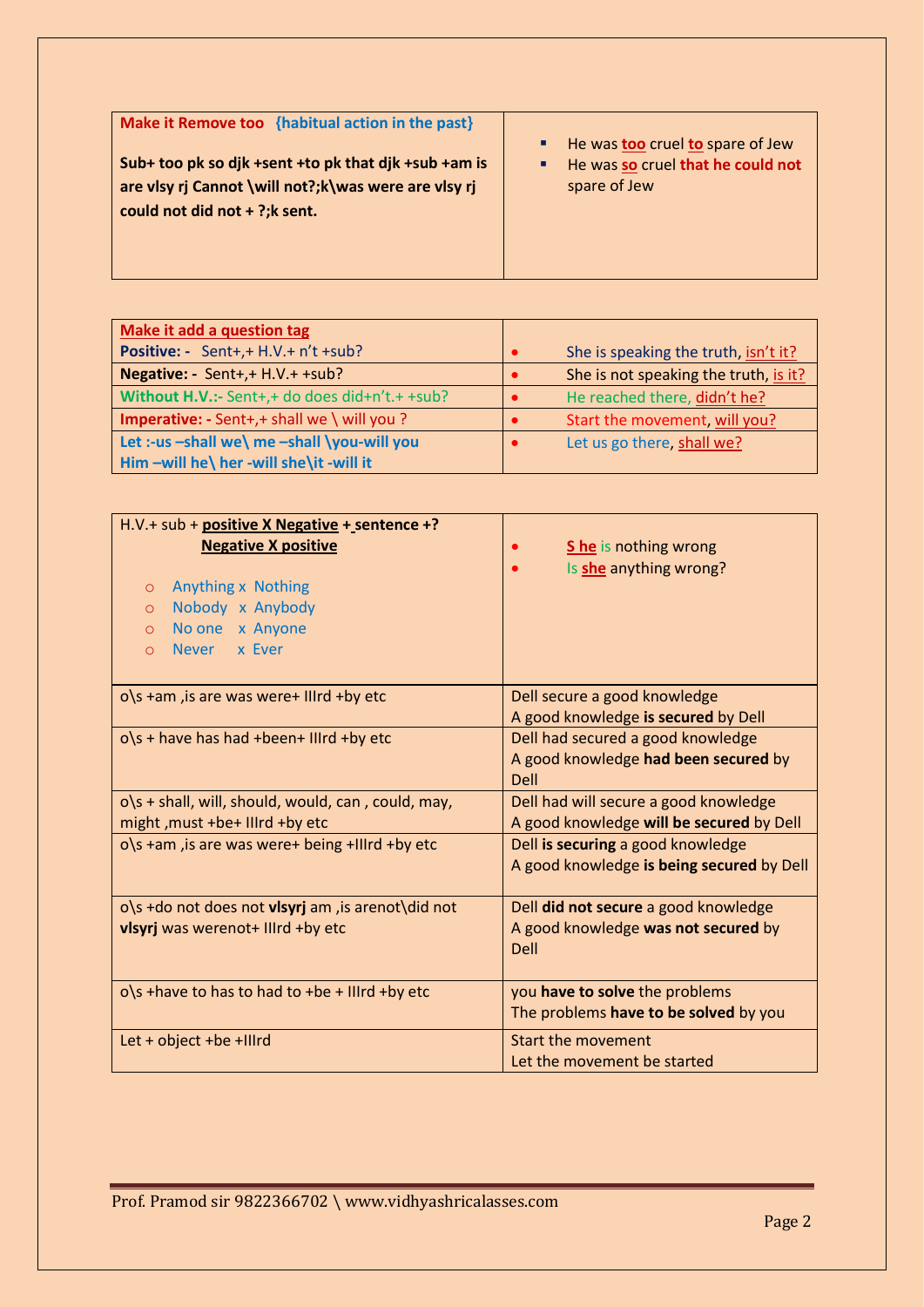| <b>Chang the Degree</b>                                                                                                                                                                                         |                                                                                                                                                                      |
|-----------------------------------------------------------------------------------------------------------------------------------------------------------------------------------------------------------------|----------------------------------------------------------------------------------------------------------------------------------------------------------------------|
| C.D. :- sub $+H.V.+$ the dk <k +="" any<br="" er+="" est="" pk="" than="">other +sentence<br/>P.D. ;- no other + sent. +H.V.+ as-------as+ sub</k>                                                              | S.D.:-He was the wisest man in Athens<br>C.D. :- He was wiser than any other man in<br><b>Athens</b><br>No other man in Athens was as wise as he                     |
| C.D. :- sub + H.V.+ the dk <k +="" more+="" most="" pk="" than<br="">any other +sentence<br/>P.D. ;- No other + sent. +H.V.+as-------as+ sub</k>                                                                | S.D. Dell is the most popular in U.S.A<br>S.D Dell is more popular than any other<br>in $U.S.A$<br><b>No other</b> in U.S.A is as popular as Dell                    |
| C.D. :- sub + H.V. + one of the dk <k +="" er="" est="" pk="" than<br="">most other +sentence<br/>P.D. ;-very few other + sent. <math>+H.V</math> is vlsy rj aaare \ was<br/>vlsy rj were +as-------as+ sub</k> | He was one of the greatest man in the<br>town<br>He was greater than most other man in<br>the town<br>Very few other man in the town were as<br>great as he          |
| C.D. :- sub + H.V. + one of the $dk < k$ + Most pk More+<br>than most other +sentence<br>P.D. ;-very few other + sent. is vlsy rj aa are \ was vlsy<br>$ri + were + as --- as + sub$                            | S.D. Dell is one of the most popular in<br>U.S.A<br>S.D Dell is more popular than most<br>other in U.S.A<br><b>very few other</b> in U.S.A are as popular<br>as Dell |
| Than + sentence+ H.V.+ not so -----as +sub.                                                                                                                                                                     | Pune is coor than Mumbai                                                                                                                                             |

# **Model Auxiliary**

| <b>Model</b>  | <b>Function \attitude</b>   | Iqpuk%&fnysys Function \attitude uqlkj Model Auxiliary cny |
|---------------|-----------------------------|------------------------------------------------------------|
| can           | Ability                     |                                                            |
| Could         | Capacity                    |                                                            |
| May           | Possibility/permission      | You have to trust that dots will somehow connect           |
| Might         | Less possibility            | in your future.[ showing obligation]                       |
| <b>Must</b>   | Obligation / compulsion     |                                                            |
| Ought to      | Obligation/ moral duty      | <b>D</b> -You must trust that dots will somehow connect    |
| <b>Will</b>   | Certainty                   | in your future.                                            |
| Should        | Advice, suggestion          |                                                            |
| Would\used to | Habitual action in the past | You should leave your newspaper and your toilet            |
| <b>Need</b>   | necessity                   |                                                            |
| Dare          | Have the courage            | the way you expect to find it [ability]                    |
| May           | Less certainty              |                                                            |
|               |                             | You can leave your newspaper and your toilet               |
|               |                             | the way you expect to find it                              |

#### **Tense**

|         |                            |                 | [less certain]               |                                    |
|---------|----------------------------|-----------------|------------------------------|------------------------------------|
| Sr. no  | <b>Present</b>             | <b>Past</b>     |                              |                                    |
| Simple  | $Sub +V1 + object$         | Sub +V2+ object |                              | Sub +shall \ will +v1 +object      |
| Example | They watch a cricket match |                 | They watched a cricket match | They will watch a cricket<br>match |

Child **will** fearlessly try before giving up

Prof. Pramod sir 9822366702 \ www.vidhyashricalasses.com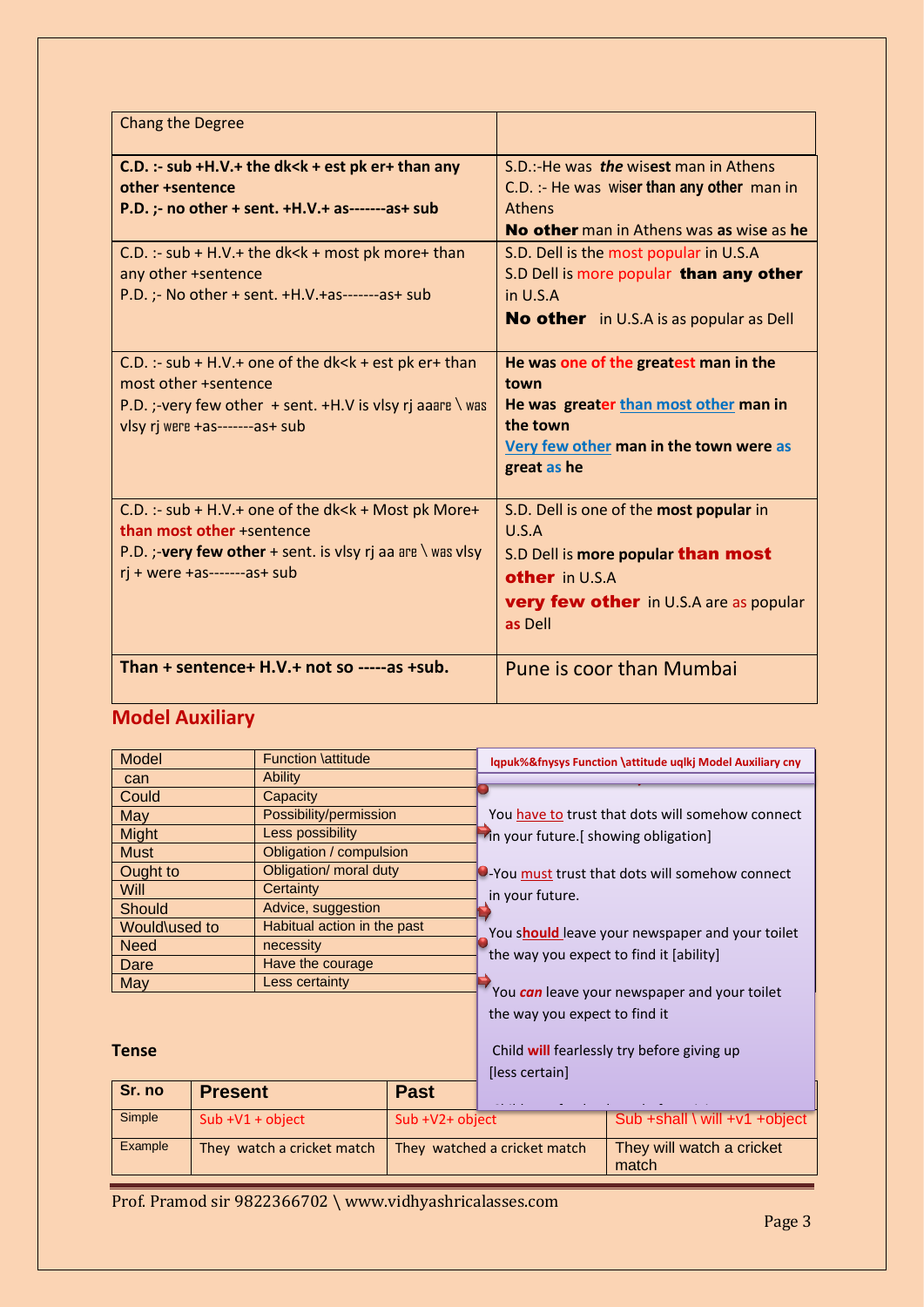| Continuous | Sub +am is are +v-ing+<br>object | Sub +was were $+v$ -ing+ object | Sub +shall\ will +be +v-ing+<br>object |
|------------|----------------------------------|---------------------------------|----------------------------------------|
| Example    | They are watching a cricket      | They were watching a cricket    | They will be watching a                |
|            | match                            | match                           | cricket match                          |
| Perfect    | Sub+ have has+v3 +object         | Sub+ had +v3 +object            | Sub+ shall will-have+v3<br>+object     |
| Example    | They have watched a              | They had watched a cricket      | They will havewatched a                |
|            | cricket match                    | match                           | cricket match                          |
| Perfect    | Sub+ have has+ been +v-ing       | Sub+ had +been +v-ing +object   | Sub+ shall\will+ have                  |
| continuous | +object                          |                                 | +been +v-ing +object                   |
| Example    | They have been watching a        | They had been watching a        | They will have been                    |
|            | cricket match                    | cricket match                   | watched a cricket match                |

#### **As soon as\ No sooner –than \ Hardly when**

| As soon as +sent, +, +sent. [ when , as, immediately<br>$dk < k$ ]     | The teacher enters the class, the student will<br>stand up.<br>As soon as The teacher enters the class, the<br>student will stand up.                    |
|------------------------------------------------------------------------|----------------------------------------------------------------------------------------------------------------------------------------------------------|
| No sooner +H.V ulsy rj do does did ?; kos ]+ sub<br>+sent,+ than+ okD; | As soon as The teacher enters the class, the<br>student will stand up.<br>No sooner does the teacher enter the class,<br>than the student will stand up. |
| Hardly had $+$ sub $+$ v3 $+$ sent $+$ when $+$ sentence               | Hardly had the teacher entered the class when<br>the student will stand up.                                                                              |

#### • **Gerund ing**

• **Infinitive** to [**ing vlsy rj to?;kos** to **vlsy rj ing ]**

| <b>Walking is the best exercise</b> | <b>I like to swim</b> |
|-------------------------------------|-----------------------|
| To walk is the best exercise        | • I like swimming     |

#### **Exclamatory**

| • A, an visy rj what luisy rj - How + fo dk <k +="" +!="" <math="" fo="" h.v.="" okd;="" sub="" urjps="">\mathbb N so, great,</k> |
|-----------------------------------------------------------------------------------------------------------------------------------|
| extremely, indeed tremendous, simply, nicely gs fo dk <kos< th=""></kos<>                                                         |

- **He was a very brave lad**
- **Ans. What a brave lad he was!**
- **Tibet is extremely cold in winter season**
- **Ans . How cold in winter season Tibet is!**

#### Not only –but also  $\setminus$  both—and  $\setminus$  as well as

### ❖ **Sub+ H.V. + not only + sentence +but also + sentence**

- ❖ He was short –tempered .He was impatient ----
- ❖ He was not only short –tempered but also impatient
- ❖ Both ----and
- ❖ Sub+ H.V. +both,+ sentence +and + sentence
- ❖ He was short –tempered and impatient
- ❖ He was both, short –tempered and impatient
- ❖ As well as
- ❖ Sub+ H.V. + sentence +as well as + sentence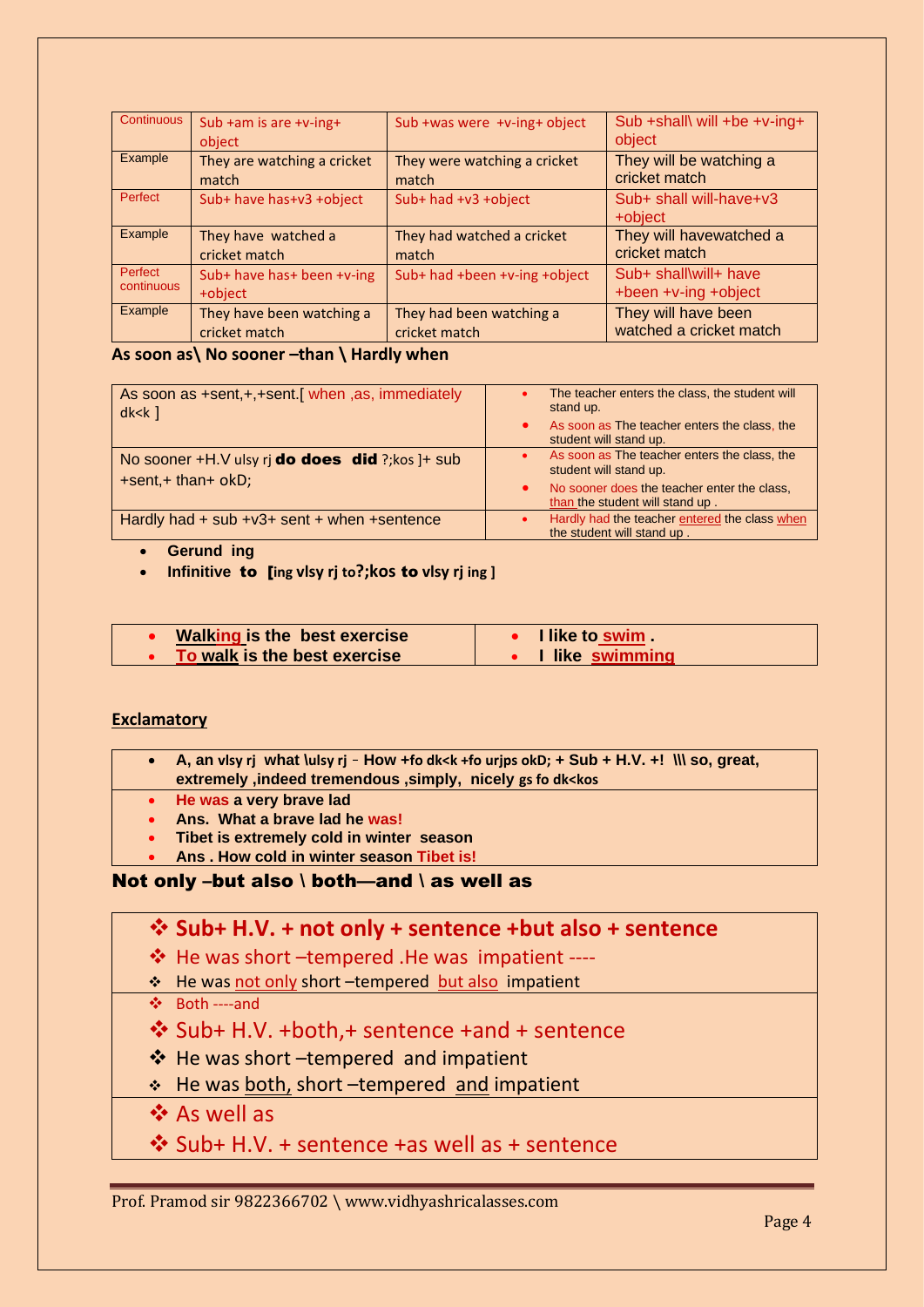- ❖ He was short –tempered and impatient
- ❖ He was short –tempered as well as impatient

## **Not only –but also**

# • **Sub+ H.V. + not only + sentence +but also + sentence**

He was short –tempered .He was impatient ----

He was **not only** short –tempered **but also** impatient

**Both ----and**

## • **Sub+ H.V. +both,+ sentence +and + sentence**

He was short –tempered and impatient

He was **both**, short –tempered and impatient

**As well as** 

## • **Sub + H.V. + sentence + as well as + sentence**

He was short –tempered and impatient He was short –tempered as well as impatient

Sub+ H.V.+ not **,soth** neither +sentence nor sentence**lekukFkh 'kCn dk<k**

**1] It is not interesting. It is not useful** 

**Ans :- It is neither interesting nor useful** 

**2] I did not write novel , I did not read drama** 

**Ans :- I neither wrote novel** nor **I read drama**

## Unless – if not

### **Unless –if + sub+ H.V.+ [do does did]+ not +sentence**

- **Unless he is not satisfied he will be poor.**
- **If he is not satisfied he will be poor.**
- **Unless you play , you don't improve**
- **if you do not play , you don't improve**

Prof. Pramod sir 9822366702 \ www.vidhyashricalasses.com